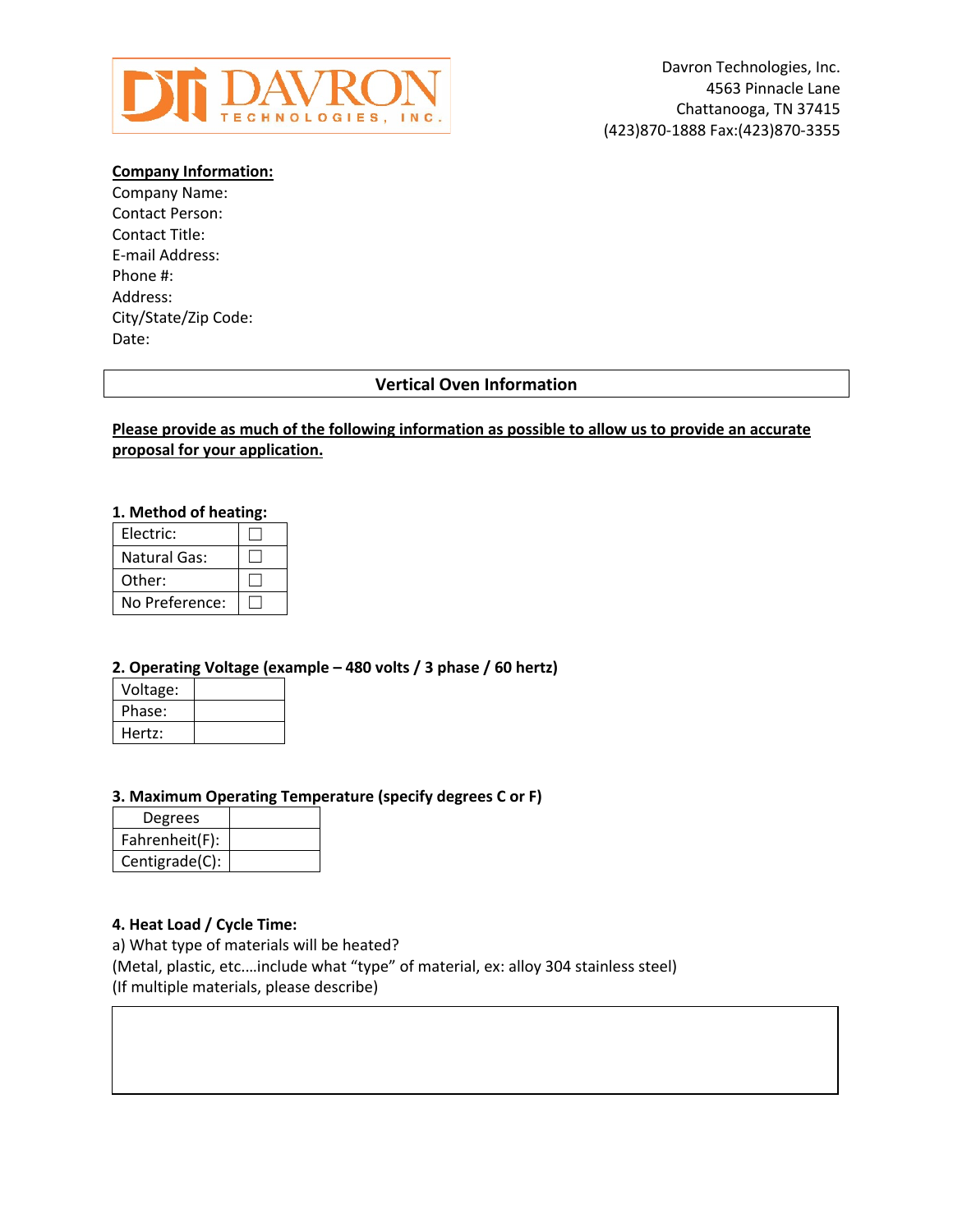

b) What is the maximum length, width, height, and weight of the material to be processed? (If multiple materials, please provide weight of each)

c) What is the time requirement for heating? (Please note if your product needs to ramp to temperature in a certain time) (If your product ramps to temperature how long will it be required to soak at temperature?)

d) Please describe the physical size of your product, include width, length, and height. (For vertical oven applications, part size is very important in order to design the conveyor tray) (A picture or drawing is also good information, if available)

e) In your production, will the parts be presented to the oven one at a time or in groups? (If processed in groups, please provide number per group) (If single or group, how often will part(s) be presented for oven processing?)

f) What is the production rate for your process, minutes or seconds per part or parts per minute or hour?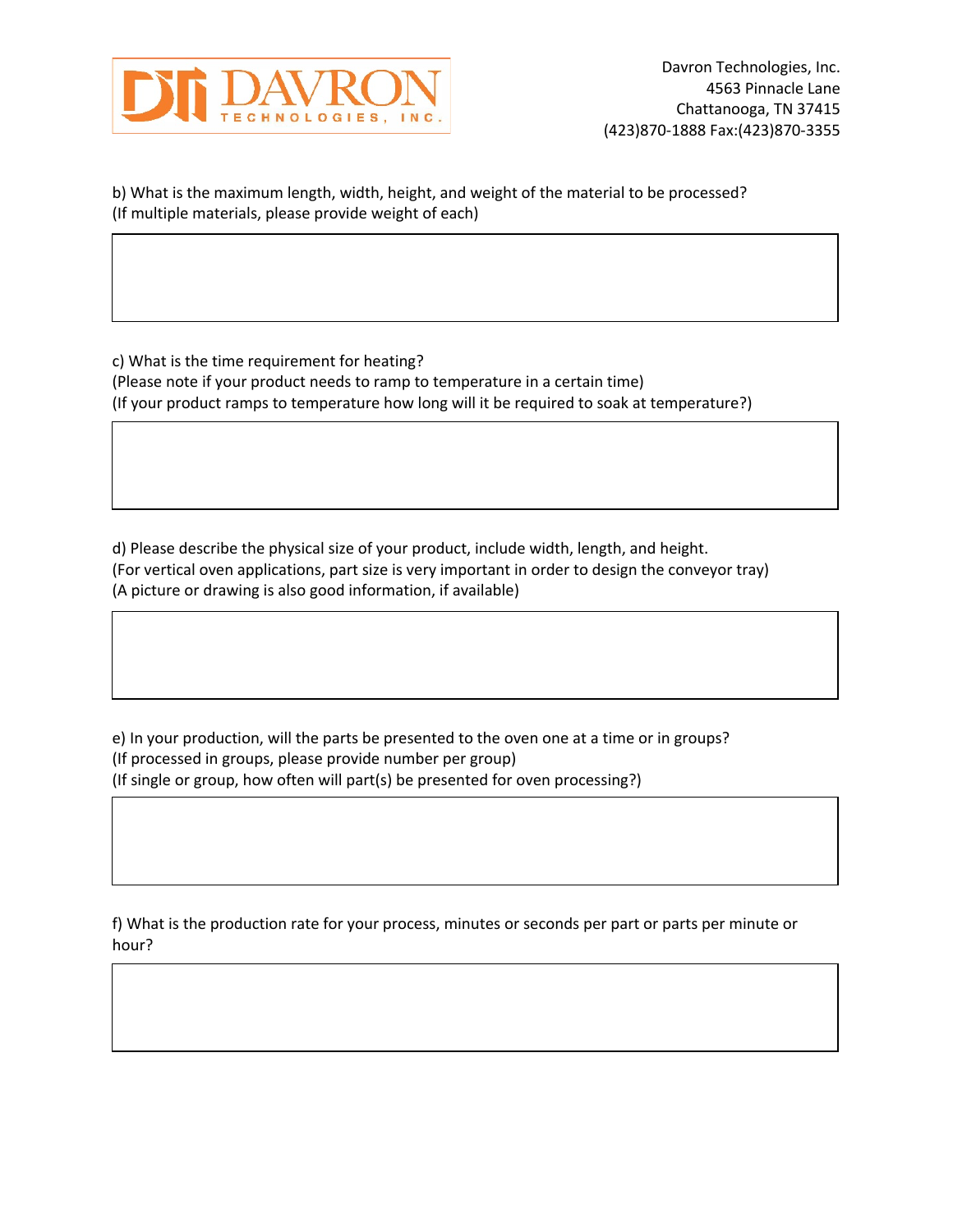

g) After the oven heating process, is cooling required for your application? (If cooling is required, what temperature is considered cool?)

# **5. Are solvents present in your process?**

(If so, provide type of solvent and volume per hour of production operation.)

# **6. If your application requires drying a product please provide the following information.**

a) Based on the production rate information provided above how much water, or other, needs to be removed from each part or per hour?

b) Is a "wet" weight know for the part? If so, what would the "dry" weight be for the part? (From this we can determine how much moisture has to be removed over what period of time)

c) Is moisture only external to the part or is the part saturated?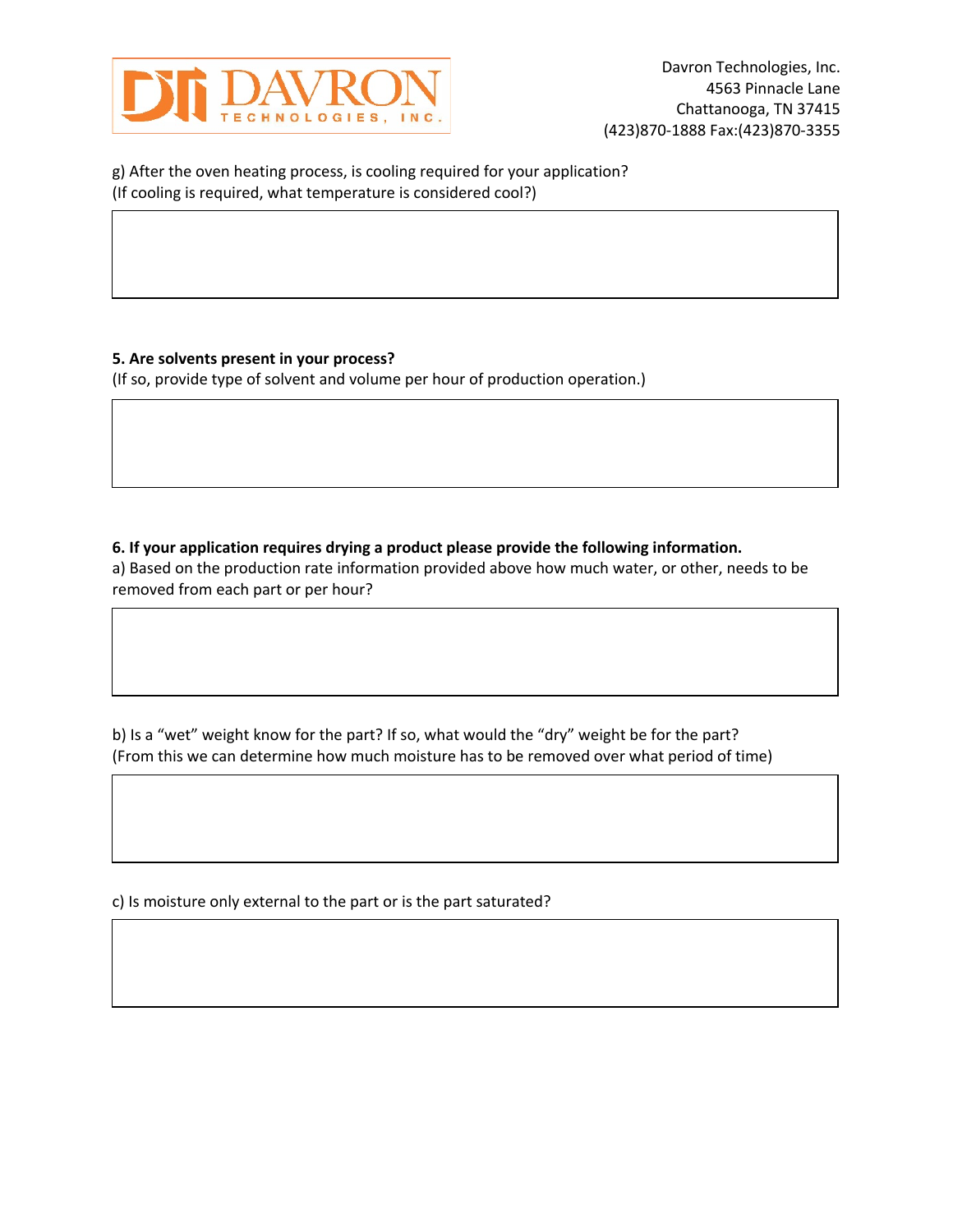

## **7. Arrangement**

a) Please provide any available information regarding plant space requirements. (This is very important information for vertical oven applications)

b) What is the height available at the oven location?

**8. Do you prefer a PLC/HMI operating system with the ability to store multiple recipes, or simple push button operation?**

**9. If you have any special construction requirements, list them here.** (Example: allow 304 stainless steel interior)